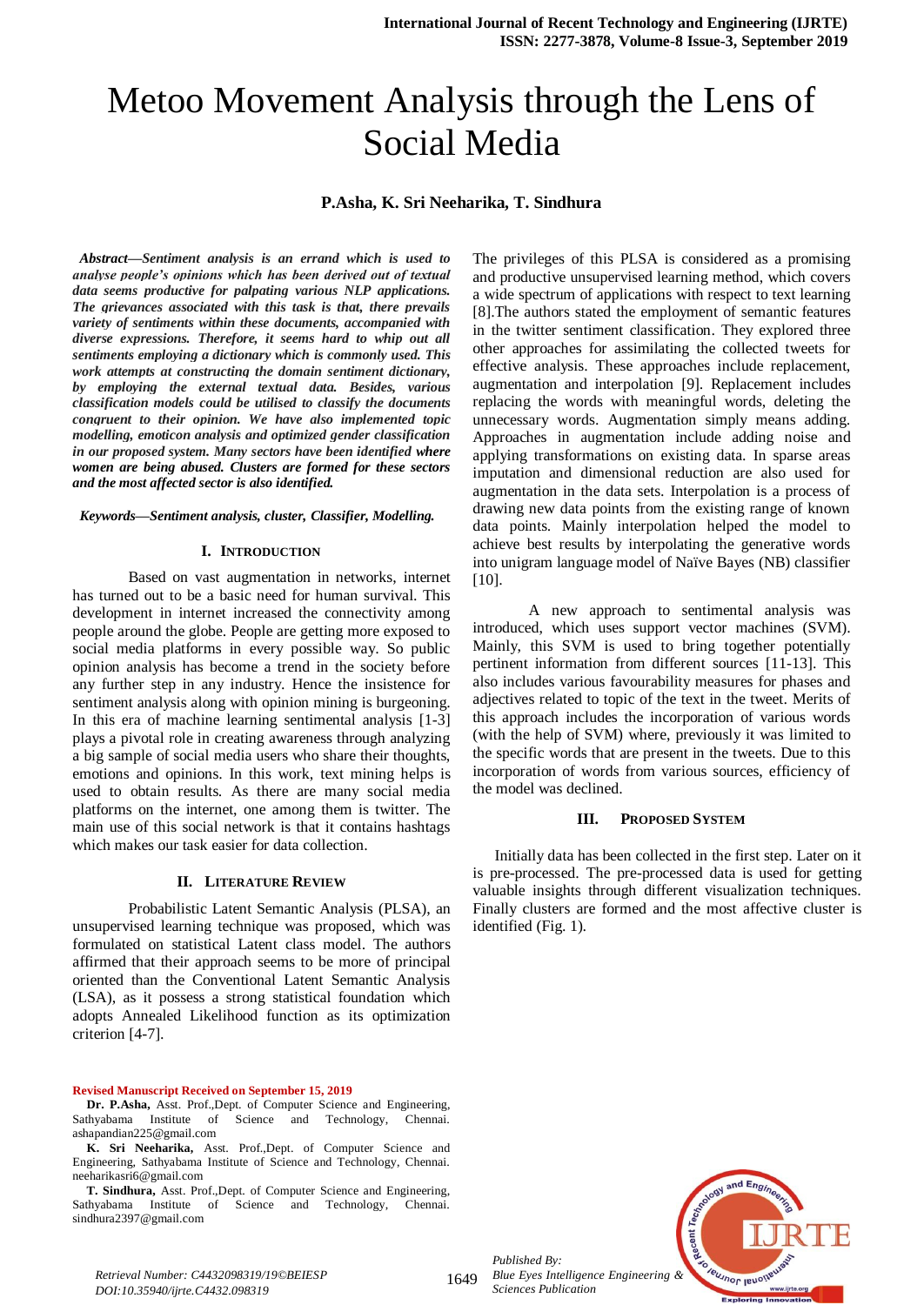

**Fig 1. System Architecture**

The input data has been collected from twitter using various hashtags (#Metoo, #politics, #Education, #work) using twitter consumer key, API, secret key. All the extracted tweets are stored in a .csv format. With the help of hashtags like politics, education and work abuses in those fields are identified and data will be stored under different sectors which helps in the formation of clusters. Storage of tweets are done because extraction of tweets depends on the number of people tweeting using a particular hashtag. So if we take it dynamically sometimes the number tweets can be low. To avoid such constraints the required input data is stored in csv format. Two dictionaries are formed with a catalogue of positive and negative words in it.

Data pre-processing is to be done to the collected input as it contains so much of noise. Here noise includes like punctuations marks, numbers, stop words, tags, URL'S, unparliamentary language, missing end marks, splitting the sentence into words. Words like RT, CRT, amp, thi, CrT are also removed. These words are present at the beginning of each tweet. So all the above stated things are removed during pre-processing.

## **A. Topic Modelling**

Topic modelling groups the similar words into one cluster which helps to identify the hidden patterns in it.

# **B. Emoticon Analysis**

Emoticon analysis is used to calculate the reaction of the tweeting person. In this analysis we replaced emoticons to a suitable word, so that we can take the emoticon into consideration while categorizing the tweet.

## **C. Gender Classification**

Twitter doesn't disclose the gender of the tweeting purpose. But we can find out the gender of the user through their usernames. This can be achieved using traditional dictionary **libraries** 

## **D. Visualization**

Generally visualizations are used to understand the reactions of the people in an easy manner. Various types of visualizations helps us to recognize any hidden semantic patterns in a precise manner.

Some of the visualizations used in the project are

- 1. Bar plot
- 2. Histogram
- 3. Word cloud

## **IV. RESULTS AND DISCUSSION**

Calculation of the score of the tweet is an important step for this analysis because this distinguishes the type of tweet and further classifies it. This classification is done with the help of the dictionaries which includes a wide range of positive and negative words in it. Hence all the extracted tweets including the cluster data undergoes this process. Calculation of the score of a tweet involves the number of positive and negative words in it. The ultimate score will be the difference of positive and negative words. Depending upon the final score, that particular tweet is further categorized into any one of the 5 categories. These categories contain headers like most positive, positive, neutral, negative, most negative which is shown in figure 1. This is achieved by using laply function. Hence the above stated process is done to the cleansed data obtained after pre-processing.



**Fig 2. Classification of tweets of #MeToo**

*Published By: Blue Eyes Intelligence Engineering & Sciences Publication* 



*Retrieval Number: C4432098319/19©BEIESP DOI:10.35940/ijrte.C4432.098319*